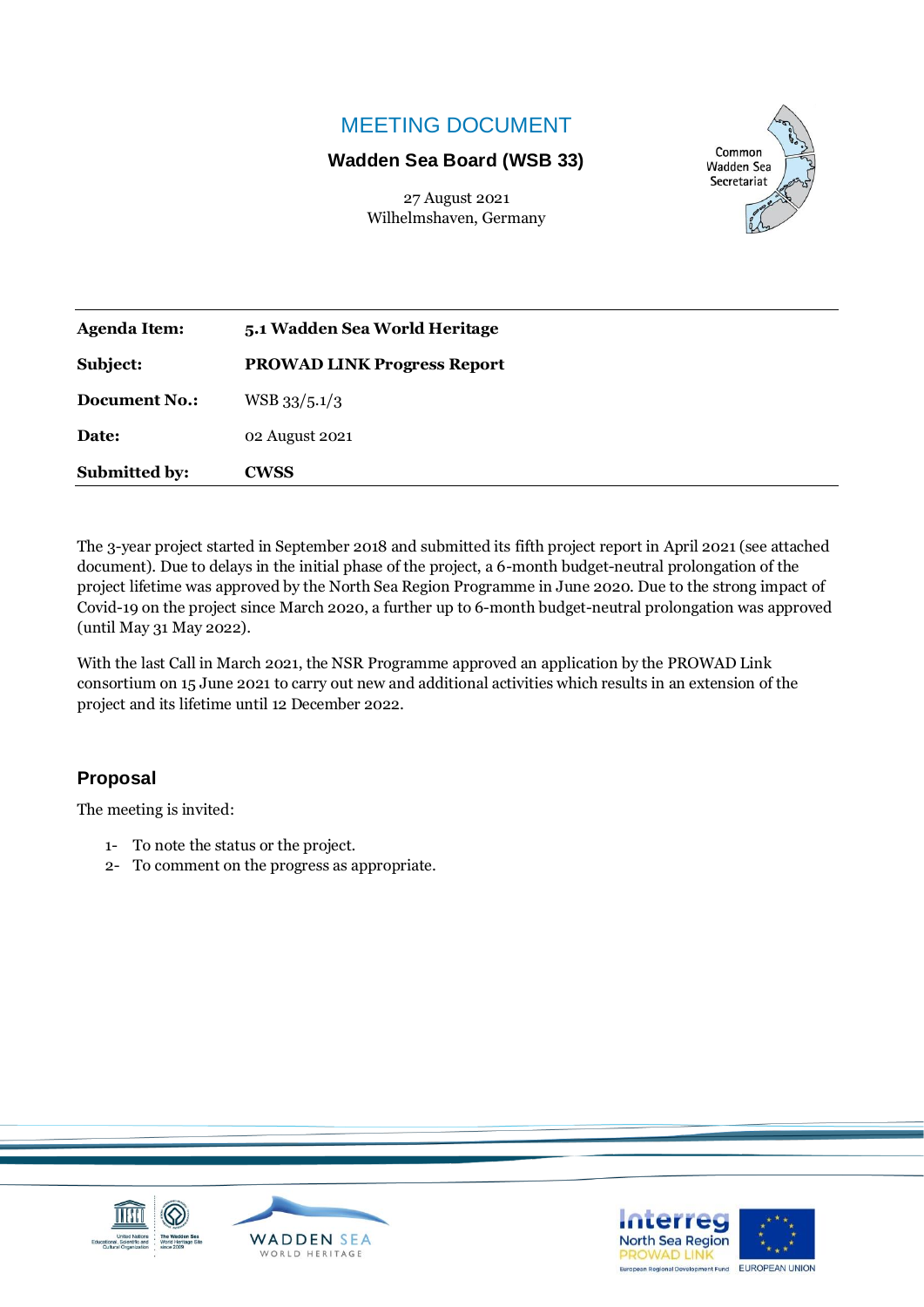# PROWAD LINK Project progress report (July 2021)

The PROWAD Link consortium submitted an application for new and additional activities the Interreg VIB North Sea Region Programme on 19 March 2021 (final call 12 of the Programme period) to enhance the impact of the project (additional  $\epsilon$  1.1. Mio, new total budget  $\epsilon$  4.8 Mio, new end date 31.12.2022). With the Geiranger World Heritage Foundation, a second Norwegian partner has joined in the project. The Steering Committee of the Programme approved the extension on 15 June 2021.

The new activities complement the ones in the existing work packages and cover:

- 1. North Sea Sustainable Innovation Challenge: Involvement of public (individuals, SMEs, students, stakeholders) to propose innovative business models and products, and support of winners in promoting / implementing their ideas,
- 2. Beneficial effects of nature experience on mental and physical wellbeing:
	- a pilot study to assess the link of nature experience and general mental and physical wellbeing,
	- development of guiding material for SMEs to address the growing market for mental and physical wellbeing offers that interlink with the awareness/protection of nature thereby creating new business opportunities in harmony with nature,
- 3. Dark Sky: Background analysis on local and transnational sustainable development opportunities for SMEs related to the protection of nocturnal darkness as natural value (inventory of business cases and transnational synergies).
- 4. New innovative initiatives to create business opportunities by enhancing awareness for nature:
	- transnational brand activation trainings and campaigns implementing the new branding toolbox for the partnerships (transnational partnership hub and regional SME networks),
	- pilots for activation of a new nature brand connecting local DMOs (DMO: Destination Marketing Organisation) and conservation agencies in The Wash/North Norfolk region building on the brand option analysis in WP3.
	- video tutorials to educate and nudge unexperienced and/or new tourists in cooperation with local DMOs to connect and behave in nature.
- 5. Develop additional funding opportunities for projects and activities within the Trilateral Partnership in support of the Wadden Sea World Heritage and the Partnership Hub by supporting and promoting the establishment of a new transnational Foundation to support transnational knowledge partnership exchange, projects and activities in the Wadden Sea and internationally beyond the lifetime of this project.

#### **1. Covid-19 impacts on the project so far.**

As with many other projects, PROWAD Link has been heavily impacted by the Covid-19 pandemic in the last six months, and outreach has shifted almost entirely to online co-creation workshops, webinars and video clips. On the other hand, using online tools has, in some cases, enabled businesses to attend more meetings and helped the project to better meet the demands of businesses.

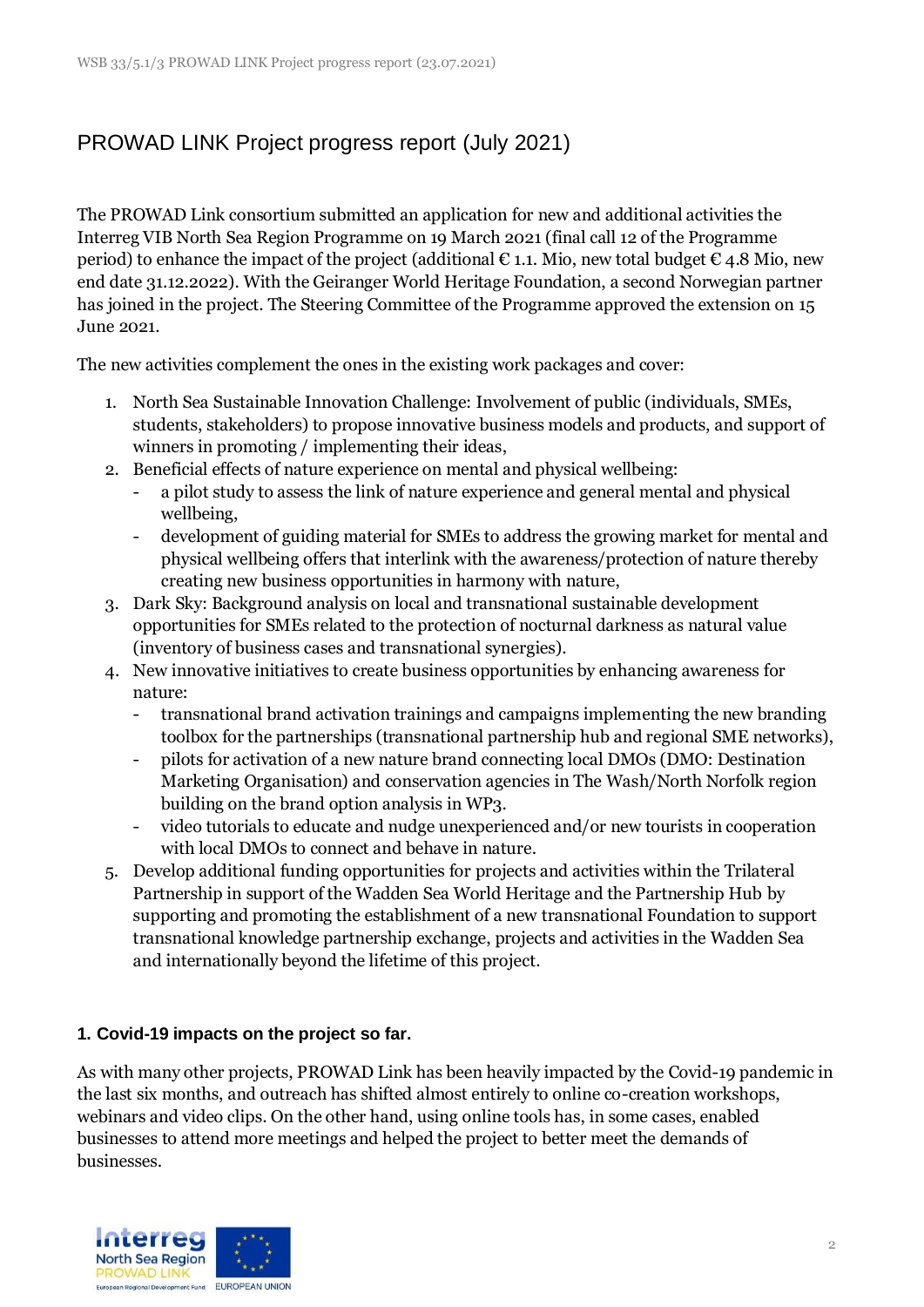Two webinars were successfully carried out to present the reports on "Ecolabels for tourism SMEs" and how SMEs cope with the pandemic. The video series on SMEs during the pandemic has been reviewed and the first video now focusing on sustainable entrepreneurship was released in January 2021. The project also faced the challenge by promoting the project and its motto "Protect & Prosper" and the 3 Nature areas: Wadden Sea, The Wash, Geiranger from 8-12 March 2021, at ITB [Berlin NOW,](http://www.itb-now.com/) for the first time on an entirely virtual and unique platform. Under the heading' Towards a sustainable recovery from COVID-19 for tourism in protected areas: "PROWAD LINK – Unlocking the potential of natural areas for sustainable development" project partners and external experts offered during a panel discussion insights into best practices, forecasts, and visions for the future.

## **2. Extending knowledge partnerships**

PROWAD Links aims to establish long-term knowledge partnerships at regional and trilateral level to be continued beyond the project lifetime and actively approached new and existing partners to link to the Wadden Sea World Heritage. The project is also closely linked to ongoing Interreg A projects such as Waddenagenda 2.0 (Lower Saxony - Netherlands) and NAKUWA (Schleswig-Holstein - Denmark) to promote synergies and transfer experiences from these projects to the partnership in PROWAD Link and the North Sea Region.

A Partnership Hub officer, Cristina Nazzari, was recruited in September 2020 to enhance engagement with potential partners as this has become more challenging in the pandemic. She has facilitated joint projects to be carried out in the framework of the hub and collected project ideas for new transnational projects and on how to facilitate knowledge exchange, like reported in more detail by the OPteamPH to WSB 32 (doc. wsb 32/6/1). In the Netherlands, the project partner continued working on the development of a Wadden Sea partner approach building on the existing networks.

## **3. World Heritage Brand Activation**

The project has developed a brand activation guidebook as a tactical guidance and online branding toolbox to facilitate transnational communication and marketing for SMEs and local partners in four languages, implementing the transnational concept for Brand Activation in the Wadden Sea World Heritage. With the delivery of the online tools (Brandspace & Skyfish) and the strategic documents (including Transnational Concept for Brand Activation & Concept for brand auditing), there is now a strategic and solid foundation for further brand activation in the Wadden Sea World Heritage. The toolbox is now ready for application in the regions by partners, stakeholders and involved SMEs, as well as in connection with ongoing or planned trilateral Partnership Hub activities.

## **4. Enhanced sustainability**

The work on Sustainable Entrepreneurship has continued with data collection and interviews with SMEs. Desk research was used to develop tools for enhancing sustainable entrepreneurship. In addition, data collection for another report on "Sustainable Entrepreneurship" has been completed (publication in March 2021) and an overview of best cases of sustainable entrepreneurship has been published:

- Sustainable businesses in touristic nature areas Best case examples from 5 countries.
- Adapting to Covid-19. How local tourism businesses cope. Examples from 5 countries (living document),
- An Overview of Ecolabels for Small to Medium Sized Tourism Enterprises